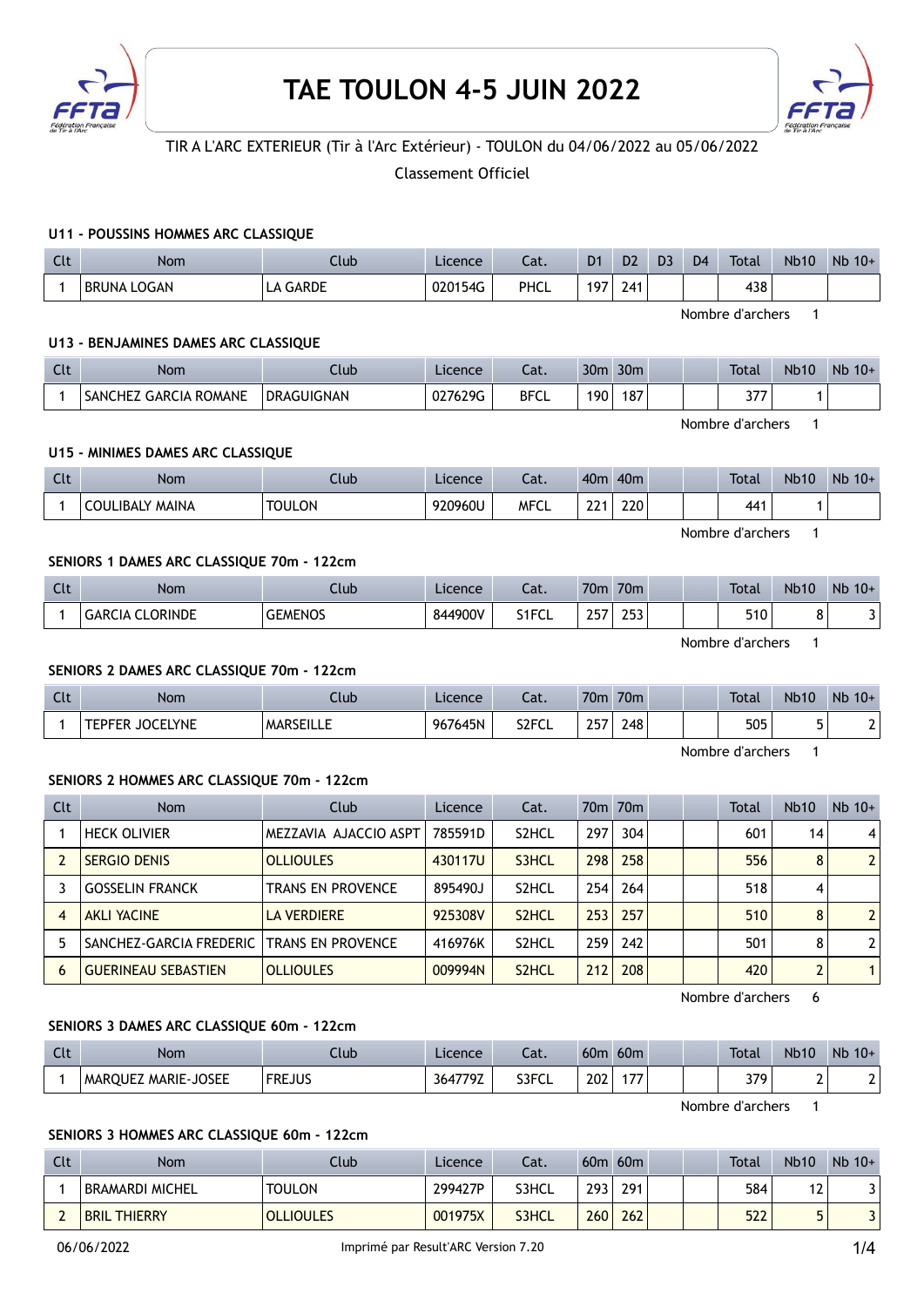## SENIORS 1 HOMMES ARC A POULIES 50m - 80cm

| Clt | Nom                           | Club           | Licence | $-1$<br>-al. | 50 <sub>π</sub> | 50 <sub>m</sub> |  | <b>Total</b> | <b>Nb10</b>  | N <sub>b</sub><br>$10+$ |
|-----|-------------------------------|----------------|---------|--------------|-----------------|-----------------|--|--------------|--------------|-------------------------|
|     | ` FABIEN<br><b>CARNOZIERE</b> | <b>VALENCE</b> | 977798Z | S1HCO        | っっっ<br>JJJ      | 335             |  | 668          | $\sim$<br>JJ | 10                      |

Nombre d'archers 1

### SENIORS 2 HOMMES ARC A POULIES 50m - 80cm

| C14<br><b>ULL</b> | <b>Nom</b>              | Llub <sub>-</sub>        | Licence | $-+$<br>Jal. | 50 <sub>π</sub> | 50 <sub>m</sub> |  | <b>Total</b> | <b>Nb10</b> | Nb<br>$10+$ |
|-------------------|-------------------------|--------------------------|---------|--------------|-----------------|-----------------|--|--------------|-------------|-------------|
|                   | EMMANUEL<br><b>ACIS</b> | $T = C C + T$<br>LESCALE | 362057R | S2HCO        | 309             | 310             |  | 619          | . –         |             |

Nombre d'archers 1

### SENIORS 3 DAMES ARC A POULIES 50m - 80cm

| C14<br>. | <b>Nom</b>                         | Club         | Licence            | ົາ <del>1</del><br>-al. | 50 <sub>m</sub> | 50 <sub>m</sub> | <b>Total</b> | <b>Nb10</b>         | Nb<br>$10+$ |
|----------|------------------------------------|--------------|--------------------|-------------------------|-----------------|-----------------|--------------|---------------------|-------------|
|          | <b>JACOUELINE</b><br><b>PERROT</b> | GARDE<br>LA. | $^{\circ}$ 801813L | S3FCO                   | $\sim$<br>J L L | 328             | 650          | -<br>′4<br><u>.</u> | າາ<br>ΙZ    |

Nombre d'archers 1

### SENIORS 3 HOMMES ARC A POULIES 50m - 80cm

| Clt | <b>Nom</b>               | Club            | Licence | Cat.  |     | 50 <sub>m</sub> 50 <sub>m</sub> |  | <b>Total</b> | <b>Nb10</b> | $Nb$ 10+ |
|-----|--------------------------|-----------------|---------|-------|-----|---------------------------------|--|--------------|-------------|----------|
|     | <b>STAINER DOMINIQUE</b> | LA GARDE        | 009209K | S3HCO | 331 | 327                             |  | 658          | 24          |          |
|     | <b>MARTIN DOMINIOUE</b>  | <b>LA GARDE</b> | 333855L | S3HCO | 317 | 329                             |  | 646          | 17          |          |
|     | <b>BOUCHARD PATRICK</b>  | LA GARDE        | 595061F | S3HCO | 299 | 313                             |  | 612          | 15          |          |

Nombre d'archers 3

# U13 - BENJAMINES DAMES ARC CLASSIQUE 20m - 80cm

| $\sim$<br>$\overline{\phantom{a}}$ | Nom                                            | lub:              | Licence | $-1$<br>cal. | 20 <sub>m</sub> | 20 <sub>m</sub> |  | <b>Total</b> | <b>Nb10</b> | Nb<br>$10+$ |
|------------------------------------|------------------------------------------------|-------------------|---------|--------------|-----------------|-----------------|--|--------------|-------------|-------------|
|                                    | <b>ROMANE</b><br><b>GARCIA</b><br>:HEZ<br>SANC | <b>DRAGUIGNAN</b> | 027629G | <b>BFCL</b>  | 280             | 256             |  | 536          |             |             |

Nombre d'archers 1

### U13 - BENJAMINS HOMMES ARC CLASSIQUE 20m - 80cm

| Clt | <b>Nom</b>           | Club          | Licence | $-1$<br>cal. | 20 <sub>m</sub> | 20 <sub>m</sub> |  | <b>Total</b> | <b>Nb10</b> | Nb<br>$10+$ |
|-----|----------------------|---------------|---------|--------------|-----------------|-----------------|--|--------------|-------------|-------------|
|     | <b>MALATRAY PAUL</b> | <b>TOULON</b> | 015014V | <b>BHCL</b>  | 267             | $\sim$<br>263   |  | 530          |             |             |

Nombre d'archers 1

### U18 - CADETTES DAMES ARC CLASSIQUE 50m - 122cm

| Clt | Nom                   | Club                     | Licence | Cat. | 50m | 50 <sub>m</sub> | Total | <b>Nb10</b> | $Nb$ 10+ |
|-----|-----------------------|--------------------------|---------|------|-----|-----------------|-------|-------------|----------|
|     | <b>WAGNER CAMILLE</b> | <b>OLLIOULES</b>         | 001985H | CFCL | 189 | 228             | 417   | ı           |          |
|     | <b>BUEST JADE</b>     | <b>TRANS EN PROVENCE</b> | 004588M | CFCL | 202 | 191             | 393   | ı           |          |

Nombre d'archers 2

#### SENIORS 1 DAMES ARC CLASSIQUE 50m - 122cm

| Clt | Nom                    | Club              | Licence | Cat.               |     | $50m$ 50 $m$ | 50 <sub>m</sub> | 50 <sub>m</sub> | Total | <b>Nb10</b> | $Nb$ 10+ |
|-----|------------------------|-------------------|---------|--------------------|-----|--------------|-----------------|-----------------|-------|-------------|----------|
|     | <b>GUYON EMILIE</b>    | <b>OLLIOULES</b>  | 743171V | S1FCL              | 311 | 304          |                 |                 | 615   |             |          |
|     | <b>FOURNIER OCEANE</b> | <b>DRAGUIGNAN</b> | 983380S | S <sub>1</sub> FCL | 222 | 229          |                 |                 | 451   |             |          |

Nombre d'archers 2

### SENIORS 2 DAMES ARC CLASSIQUE 50m - 122cm

| Clt | Nom                       | Club                     | Licence | Cat.               |     | 50 <sub>m</sub> 50 <sub>m</sub> |  | Total | Nb10            | $Nb$ 10+ |
|-----|---------------------------|--------------------------|---------|--------------------|-----|---------------------------------|--|-------|-----------------|----------|
|     | <b>FRANCOIS STEPHANIE</b> | <b>TOULON</b>            | 875826K | S <sub>2</sub> FCL | 286 | 301                             |  | 587   | 12              |          |
|     | <b>TASCHER NADEGE</b>     | ROQUEBRUNE S/ARGENS      | 926278Z | S <sub>2</sub> FCL | 297 | 290                             |  | 587   | 10 <sup>°</sup> |          |
|     | GHIAZZA SABINE            | <b>TRANS EN PROVENCE</b> | 002186B | S <sub>2</sub> FCL | 271 | 267                             |  | 538   | 4               |          |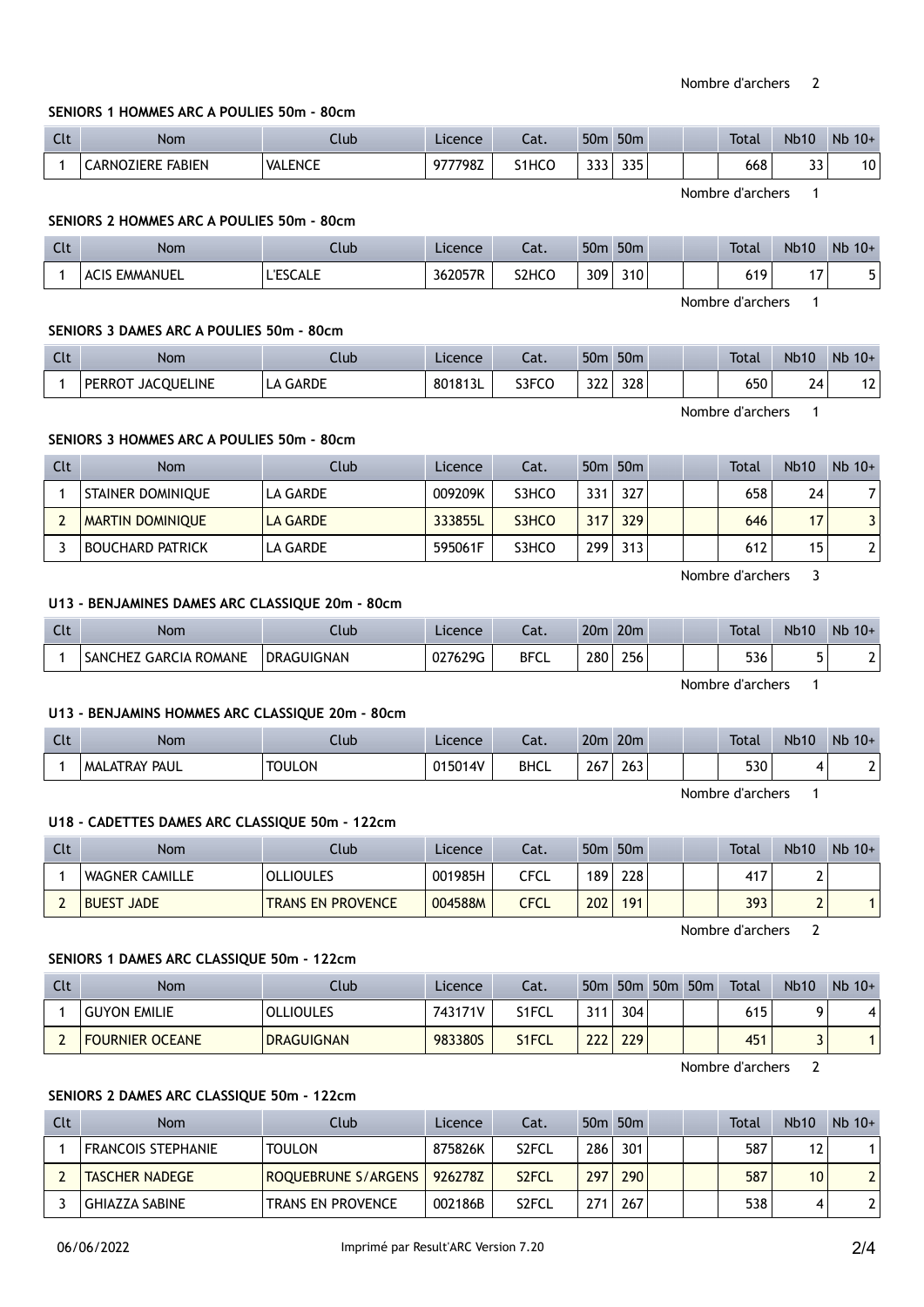| <b>HARME</b><br>$\Delta \Lambda$<br><b>97506ZA</b><br><b>IAN</b><br>י<br>JLI VL<br>$\sim$ |  | <b>CHLOE</b> | <b>TOULON</b> | $\sim$ | S <sub>2</sub> FC |  | 258 |  |  | 502 |  | -<br>$\sim$ |
|-------------------------------------------------------------------------------------------|--|--------------|---------------|--------|-------------------|--|-----|--|--|-----|--|-------------|
|-------------------------------------------------------------------------------------------|--|--------------|---------------|--------|-------------------|--|-----|--|--|-----|--|-------------|

Nombre d'archers 4

### SENIORS 2 HOMMES ARC CLASSIQUE 50m - 122cm

| Clt            | Nom                           | Club                     | Licence | Cat.               |     | 50 <sub>m</sub> 50 <sub>m</sub> |  | <b>Total</b>     | <b>Nb10</b>     | $Nb$ 10+       |
|----------------|-------------------------------|--------------------------|---------|--------------------|-----|---------------------------------|--|------------------|-----------------|----------------|
|                | SANCHEZ-GARCIA FREDERIC       | <b>TRANS EN PROVENCE</b> | 416976K | S2HCL              | 301 | 314                             |  | 615              | 13              | 2 <sup>1</sup> |
| $\overline{2}$ | <b>KOCHERT SEBASTIEN</b>      | <b>TRANS EN PROVENCE</b> | 004537G | S <sub>2</sub> HCL | 302 | 298                             |  | 600              | 14              | 3              |
| 3              | PONCET ERIC                   | <b>GEMENOS</b>           | 951296T | S2HCL              | 292 | 299                             |  | 591              | 12              | 1 <sup>1</sup> |
| 4              | LE COQ BRUNO                  | ROQUEBRUNE S/ARGENS      | 467486M | S <sub>2</sub> HCL | 286 | 285                             |  | 571              | 10 <sup>1</sup> | 2              |
| 5              | RAGEADE BERNARD               | <b>TOULON</b>            | 737771A | S2HCL              | 304 | 257                             |  | 561              | 13              | 7 <sup>1</sup> |
| 6              | <b>COLLIN XAVIER</b>          | <b>BRIGNOLES</b>         | 957045S | S <sub>2</sub> HCL | 263 | 288                             |  | 551              | 9               | 1 <sup>1</sup> |
| 7              | NICOLLE FREDERIC              | TOULON                   | 828555D | S2HCL              | 277 | 266                             |  | 543              | 7               |                |
| 8              | <b>COURBE-MICHOLLET ETIEN</b> | <b>TOULON</b>            | 975058W | S <sub>2</sub> HCL | 256 | 274                             |  | 530              | 8               | 2 <sup>1</sup> |
| 9              | <b>AYRAL BENOIT</b>           | LA VERDIERE              | 931344F | S2HCL              | 247 | 261                             |  | 508              |                 |                |
| 10             | <b>HERBIN JULIEN</b>          | <b>BRIGNOLES</b>         | 960509G | S <sub>2</sub> HCL | 218 | 245                             |  | 463              | $\overline{2}$  |                |
| 11             | <b>FRANCOIS MARC</b>          | TOULON                   | 973580P | S <sub>2</sub> HCL | 206 | 244                             |  | 450              | 2               |                |
|                |                               |                          |         |                    |     |                                 |  | Nombre d'archers | 11              |                |

### SENIORS 3 HOMMES ARC CLASSIQUE 50m - 122cm

| Clt | <b>Nom</b>                  | Club             | Licence | Cat.  |     | 50 <sub>m</sub> 50 <sub>m</sub> |  | <b>Total</b> | <b>Nb10</b> | $Nb$ 10+       |
|-----|-----------------------------|------------------|---------|-------|-----|---------------------------------|--|--------------|-------------|----------------|
|     | <b>HOURLIER JEAN-PIERRE</b> | <b>KERVIGNAC</b> | 919579T | S3HCL | 288 | 289                             |  | 577          | 8           | 2              |
|     | <b>LAFITTE CHRISTIAN</b>    | <b>TOULON</b>    | 758518B | S3HCL | 292 | 275                             |  | 567          |             | 3              |
|     | <b>GAUTHIER MICHEL</b>      | <b>BRIGNOLES</b> | 973892D | S3HCL | 287 | 274                             |  | 561          | 8           | 5              |
| 4   | DEPITOUT ALAIN              | <b>OLLIOULES</b> | 748303Y | S3HCL | 275 | 256                             |  | 531          |             | $\overline{2}$ |
|     | <b>PIRARD BRUNO</b>         | <b>GEMENOS</b>   | 002229Y | S3HCL | 261 | 247                             |  | 508          | 8           |                |

Nombre d'archers 5

# SENIORS 2 DAMES ARC A POULIES 50m - 122cm

| $\Gamma$<br>Ult | <b>Nom</b>                   | Club   | Licence | ۰,۰<br>cal.        | 50 <sub>m</sub> | 50 <sub>m</sub> | <b>Total</b>                     | <b>Nb10</b>        | Nb<br>$10+$ |
|-----------------|------------------------------|--------|---------|--------------------|-----------------|-----------------|----------------------------------|--------------------|-------------|
|                 | NATHALIE<br><b>DIEUDONNE</b> | SANARY | 713860K | S <sub>2</sub> FCO | 336             | 336             | $\overline{\phantom{a}}$<br>07 Z | $\sim$ $\sim$<br>٠ |             |

Nombre d'archers 1

### SENIORS 2 HOMMES ARC A POULIES 50m - 122cm

| Clt | <b>Nom</b>               | Club                  | Licence | Cat.                           |     | 50 <sub>m</sub> 50 <sub>m</sub> |  | <b>Total</b> | <b>Nb10</b> | $Nb$ 10+        |
|-----|--------------------------|-----------------------|---------|--------------------------------|-----|---------------------------------|--|--------------|-------------|-----------------|
|     | <b>BABOU ERIC</b>        | LA GARDE              | 332237C | S <sub>2</sub> HCO             | 348 | 347                             |  | 695          | 48          | 20 <sup>1</sup> |
|     | <b>DIEUDONNE ERICK</b>   | <b>SANARY</b>         | 699678V | S <sub>2</sub> H <sub>CO</sub> | 340 | 335                             |  | 675          | 36          | 14              |
|     | <b>HALET PATRICK</b>     | TRANS EN PROVENCE     | 861321U | S <sub>2</sub> HCO             | 330 | 335                             |  | 665          | 27          | 8 <sup>1</sup>  |
| 4   | <b>ALLEGRE MICHEL</b>    | <b>MOUANS SARTOUX</b> | 726884S | S <sub>2</sub> H <sub>CO</sub> | 340 | 324                             |  | 664          | 31          | 10              |
|     | <b>BROCHART PHILIPPE</b> | <b>SANARY</b>         | 767011H | S <sub>2</sub> HCO             | 333 | 331                             |  | 664          | 30          | 8               |
| 6   | <b>ALCARAZ FREDERIC</b>  | <b>TOULON</b>         | 614173E | S <sub>2</sub> H <sub>CO</sub> | 308 | 317                             |  | 625          | 20          | 2 <sup>1</sup>  |

Nombre d'archers 6

# SENIORS 3 DAMES ARC A POULIES 50m - 122cm

| $\sim$<br>uu | <b>Nom</b>                                   | Club                                   | Licence | Cat.  | 50 <sub>m</sub> | 50 <sub>m</sub>                   | <b>Total</b> | <b>Nb10</b> | Nb<br>$10+$ |
|--------------|----------------------------------------------|----------------------------------------|---------|-------|-----------------|-----------------------------------|--------------|-------------|-------------|
|              | <b>_EINE</b><br>ES0<br>COFFIER<br>MADF'<br>. | <b>TRANS</b><br><b>PROVENCE</b><br>FN. | 679339M | S3FCC | 310             | $\overline{\phantom{a}}$<br>ے ا ب | ເາາ<br>ᇲ     | 18          | ⇁           |

Nombre d'archers 1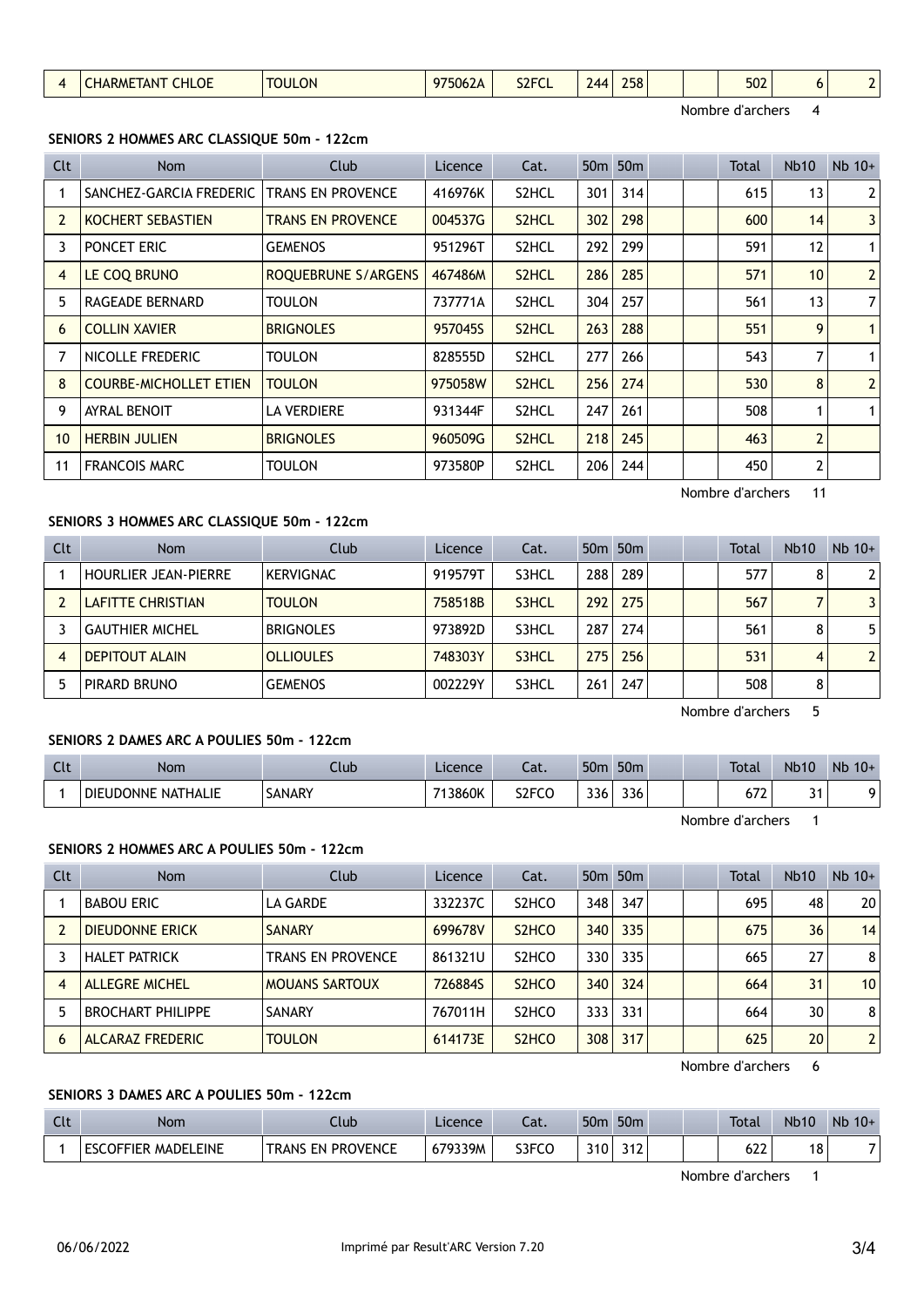### SENIORS 3 HOMMES ARC A POULIES 50m - 122cm

| Clt | <b>Nom</b>              | Club            | <b>Licence</b> | Cat.  |                  | 50 <sub>m</sub> 50 <sub>m</sub> |  | <b>Total</b> | <b>Nb10</b> | $Nb$ 10+       |
|-----|-------------------------|-----------------|----------------|-------|------------------|---------------------------------|--|--------------|-------------|----------------|
|     | <b>MARTIN DOMINIOUE</b> | LA GARDE        | 333855L        | S3HCO | 338              | 335                             |  | 673          | 30          | 10             |
|     | <b>CILLARIO JACQUES</b> | <b>TOULON</b>   | 909823N        | S3HCO | 330 <sup>1</sup> | 334                             |  | 664          | 32          | 9              |
|     | LEPROVOST THIERRY       | <b>TOULON</b>   | 936484T        | S3HCO | 321              | 337                             |  | 658          | 27          | 10             |
|     | <b>BOUCHARD PATRICK</b> | <b>LA GARDE</b> | 595061F        | S3HCO | 322              | 324                             |  | 646          | 29          | 12             |
|     | BOUSSAGUET JEAN CLAUDE  | I LA GARDE      | 416182X        | S3HCO | 280              | 289                             |  | 569          | 10          | $\overline{4}$ |

Nombre d'archers 5

Nombre total d'archers 59

Club Organisateur

1383111 ARC CLUB TOULONNAIS

Arbitre Responsable M. GILBERT JACQUES

Liste des arbitres 062561B - M. GILBERT JACQUES / 834297V - M. CARIOU MARC / 758553P - M. LONGIN GERARD /

Liste des entraîneurs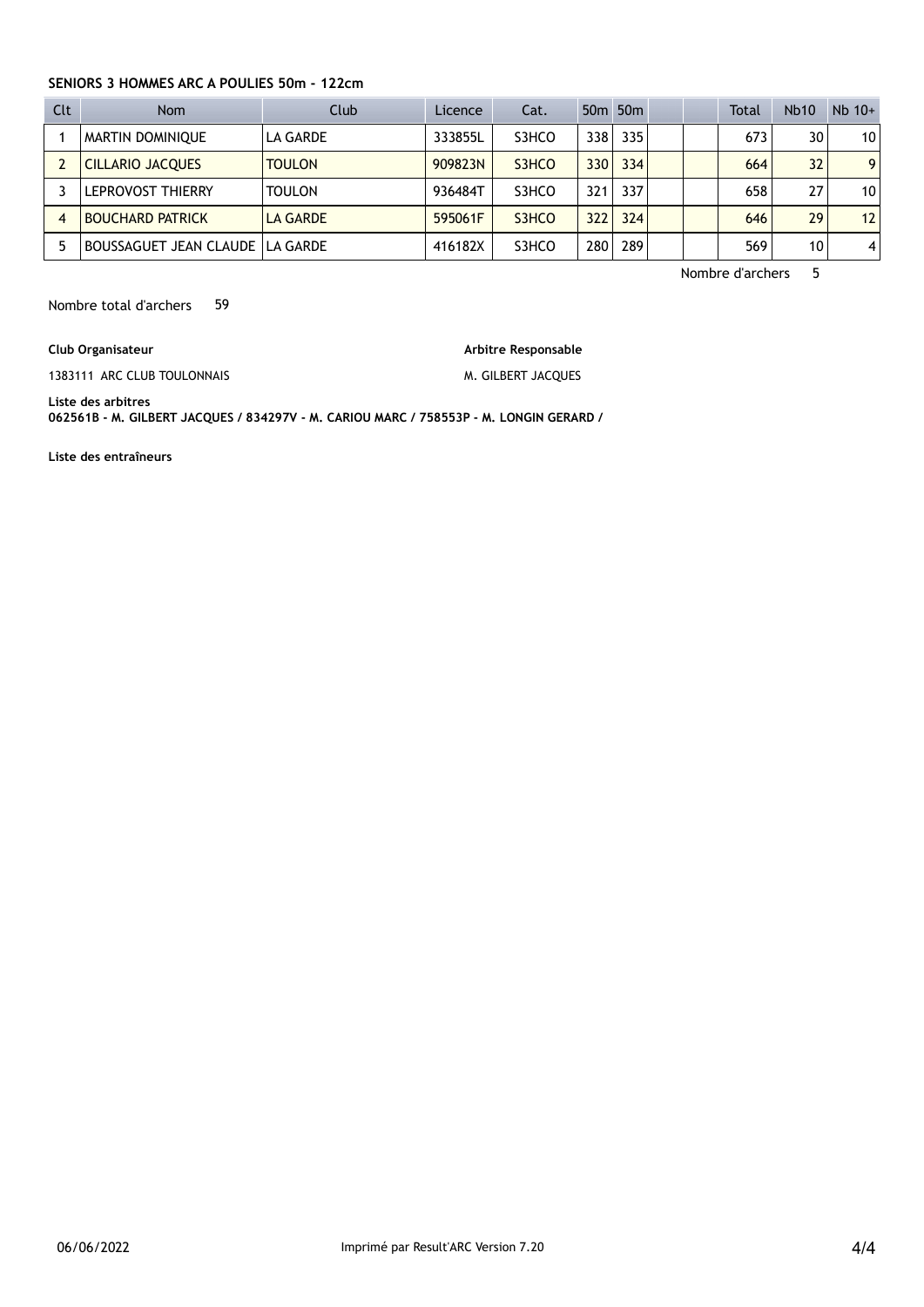



# TIR A L'ARC EXTERIEUR (Tir à l'Arc Extérieur) - TOULON du 04/06/2022 au 05/06/2022

Tireurs ayant effectué plusieurs tirs

### U15 - MINIMES DAMES ARC CLASSIQUE

| $\sim$<br><b>CUL</b> | Nom                    | Ilub          | Licence | Cat.        | 40 <sub>m</sub> | 40 <sub>m</sub>      | <b>Total</b> | <b>Nb10</b> | Nb<br>$10+$ |
|----------------------|------------------------|---------------|---------|-------------|-----------------|----------------------|--------------|-------------|-------------|
|                      | <b>COULIBALY MAINA</b> | <b>TOULON</b> | 920960U | <b>MFCL</b> | 224<br>رے       | $\sim$<br><b>LSI</b> | 468          | -           |             |

Nombre d'archers 1

#### SENIORS 2 HOMMES ARC CLASSIQUE 70m - 122cm

| Clt | Nom                        | Club                  | <b>Licence</b> | Cat.               |     | 70m 70m |  | Total | <b>Nb10</b> | $Nb$ 10+ |
|-----|----------------------------|-----------------------|----------------|--------------------|-----|---------|--|-------|-------------|----------|
|     | <b>HECK OLIVIER</b>        | MEZZAVIA AJACCIO ASPT | 785591D        | S2HCL              | 313 | 297     |  | 610   | 16          |          |
|     | <b>GUERINEAU SEBASTIEN</b> | <b>OLLIOULES</b>      | 009994N        | S <sub>2</sub> HCL | 257 | 234     |  | 491   |             |          |

Nombre d'archers 2

#### SENIORS 3 HOMMES ARC CLASSIQUE 60m - 122cm

| Clt | Nom                              | $\mathsf{uub}$ | Licence | ำ1<br>cal. | 60 <sub>m</sub> | 60 <sub>m</sub> |  | <b>Total</b> | <b>Nb10</b> | Nb<br>$10+$ |
|-----|----------------------------------|----------------|---------|------------|-----------------|-----------------|--|--------------|-------------|-------------|
|     | <b>MICHEL</b><br><b>BRAMARDI</b> | <b>TOULON</b>  | 299427P | S3HCL      | 304             | 290             |  | 594          |             |             |

Nombre d'archers 1

### U13 - BENJAMINS HOMMES ARC CLASSIQUE 20m - 80cm

| C14<br><b>CLL</b> | <b>Nom</b>       | Ilub          | Licence | $\sim$<br>cal. | 20 <sub>m</sub> | 20 <sub>m</sub> |  | <b>Total</b> | <b>Nb10</b> | <b>Nb</b><br>$10+$ |
|-------------------|------------------|---------------|---------|----------------|-----------------|-----------------|--|--------------|-------------|--------------------|
|                   | PAUL<br>MALATRAY | <b>TOULON</b> | 015014V | <b>BHCL</b>    | 270             | 707             |  | 567          | ▵           | ۔                  |

Nombre d'archers 1

### SENIORS 2 DAMES ARC CLASSIQUE 50m - 122cm

| Clt | <b>Nom</b>                | Club                | Licence | Cat.               |                  | 50 <sub>m</sub> 50 <sub>m</sub> |  | Total | <b>Nb10</b> | $Nb$ 10+       |
|-----|---------------------------|---------------------|---------|--------------------|------------------|---------------------------------|--|-------|-------------|----------------|
|     | <b>TASCHER NADEGE</b>     | ROOUEBRUNE S/ARGENS | 926278Z | S <sub>2</sub> FCL | 292 <sub>1</sub> | 293                             |  | 585   |             |                |
|     | <b>FRANCOIS STEPHANIE</b> | <b>TOULON</b>       | 875826K | S <sub>2</sub> FCL | 289              | 291                             |  | 580   |             | $\overline{4}$ |
|     | CHARMETANT CHLOE          | <b>TOULON</b>       | 975062A | S <sub>2</sub> FCL | 256 <sub>1</sub> | 241                             |  | 497   |             | 4              |

Nombre d'archers 3

### SENIORS 2 HOMMES ARC CLASSIQUE 50m - 122cm

| Clt | Nom                         | .lub          | Licence | $\sim$<br>cal. | 50 <sub>m</sub> | 50 <sub>m</sub> |  | <b>Total</b> | <b>Nb10</b> | $Nb$ 10+ |
|-----|-----------------------------|---------------|---------|----------------|-----------------|-----------------|--|--------------|-------------|----------|
|     | ' ETIEN<br>COURBE-MICHOLLET | <b>TOULON</b> | 975058W | S2HCL          | つらら<br>ـ ـ ـ    | 242             |  | 497          |             |          |

Nombre d'archers 1

#### SENIORS 3 HOMMES ARC CLASSIQUE 50m - 122cm

| Clt | <b>Nom</b>               | Llub          | Licence | $\sim$<br>cal. | 50 <sub>n</sub> | 50 <sub>m</sub> |  | <b>Total</b> | <b>Nb10</b> | Nb<br>$10+$ |
|-----|--------------------------|---------------|---------|----------------|-----------------|-----------------|--|--------------|-------------|-------------|
|     | CHRISTIAN<br>. .<br>∟AF' | <b>TOULON</b> | 758518B | S3HCL          | 287             | 205<br>27J      |  | 582          |             |             |

Nombre d'archers 1

### SENIORS 2 DAMES ARC A POULIES 50m - 122cm

| Clt | Nom                | Llub   | Licence | - 1<br>∟aι. | 50 <sub>m</sub> | 50 <sub>m</sub> |  | <b>Total</b> | <b>Nb10</b>                     | Nb<br>$10+$ |
|-----|--------------------|--------|---------|-------------|-----------------|-----------------|--|--------------|---------------------------------|-------------|
|     | DIEUDONNE NATHALIE | SANARY | 713860K | S2FCC       | 346             | 345<br>᠇৴       |  | 691          | $\overline{\phantom{a}}$<br>т., | 1 E<br>. J  |

Nombre d'archers 1

#### SENIORS 2 HOMMES ARC A POULIES 50m - 122cm

| Clt | Nom        | lub                                 | Licence | Cat. | 50 <sub>m</sub> | 50 <sub>m</sub> | <b>Total</b> | <b>Nb10</b> | $Nb$ 10+                 |
|-----|------------|-------------------------------------|---------|------|-----------------|-----------------|--------------|-------------|--------------------------|
|     | 06/06/2022 | Imprimé par Result'ARC Version 7.20 |         |      |                 |                 |              |             | $\overline{\phantom{a}}$ |